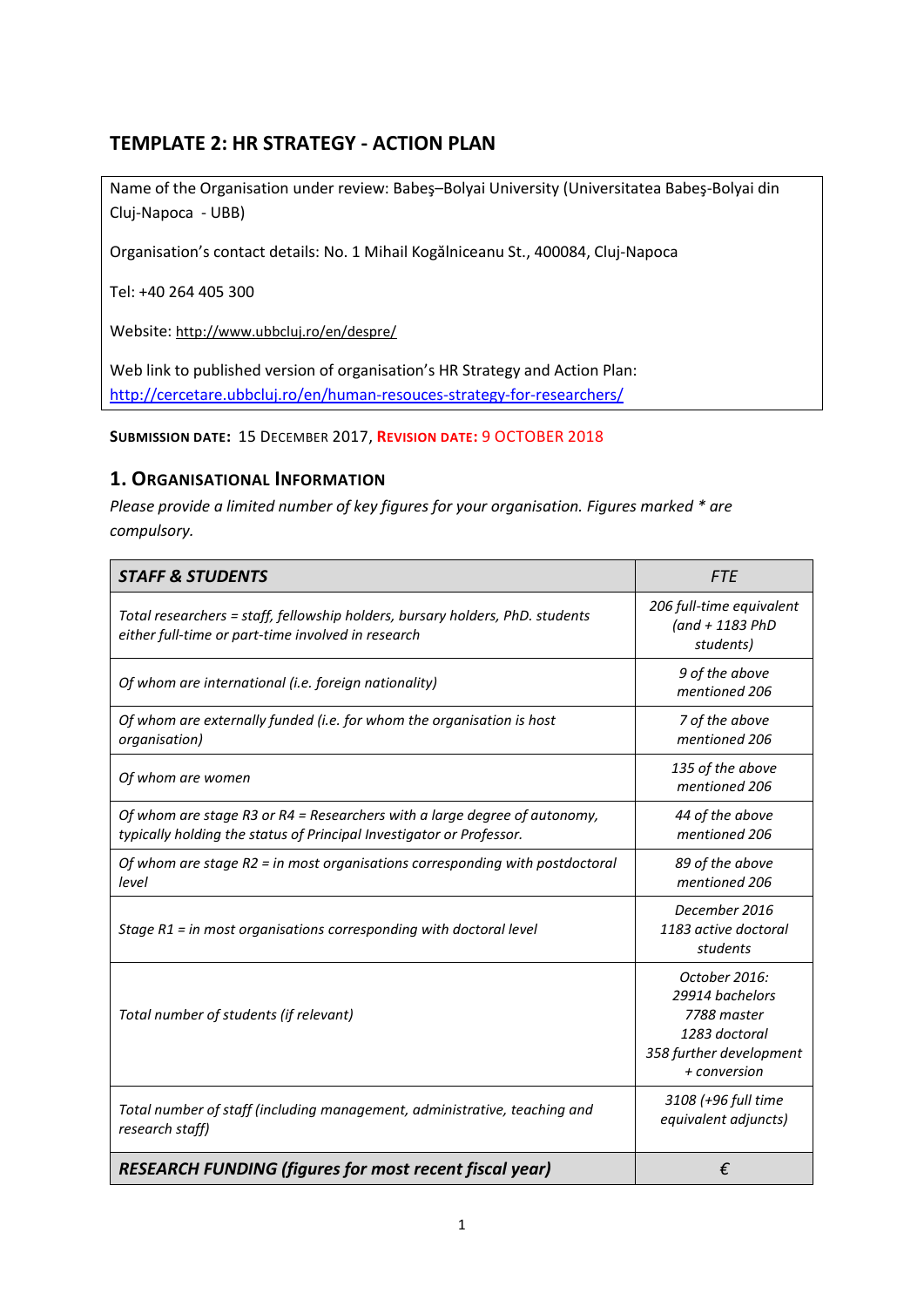| Annual funding from private, non-government sources, designated for research                                                                        | 396 748 EUR    |
|-----------------------------------------------------------------------------------------------------------------------------------------------------|----------------|
| Annual competitive government-sourced funding (designated for research,<br>obtained in competition with other organisations - including EU funding) | 17 046 272 EUR |
| Annual organisational direct government funding (designated for research)                                                                           | 2 993 583 EUR  |
| Total annual organisational budget                                                                                                                  | 99 231 988 EUR |
|                                                                                                                                                     |                |

*ORGANISATIONAL PROFILE (a very brief description of your organisation, max. 100 words)*

UBB is a public research-intensive, comprehensive, and multicultural university, located in Cluj-Napoca, Romania. It is the oldest (its academic tradition can be traced back in 1581), the largest, and one of the most prestigious Romanian universities. UBB is ranked as the best Romanian university, both in the national metaranking of the Ministry of Education and Research (2016) and in the metaranking of the Ad-Astra Association of Romanian Researchers (2017), and a constant presence in international rankings (e.g., the first Romanian university in Times Higher Education, US-News, ARWU/Shanghai Ranking, Leiden Ranking, CWUR, Nature Index, Webometric).

### **2. NARRATIVE (MAX. 2 PAGES)**

Please provide an overview of the organisation in terms of the current strengths and weaknesses of the current policy and practice under the four thematic headings of the Charter and Code at your organization.

UBB's activity is governed by the applicable national legislation (e.g., The National Law on Education – no. 1/2011, the Law no. 319/2003 regarding the Status of employees working in research and development, other applicable laws, minister's orders, etc.) and by different institutional provisions included in the University Charter, the Ethical Code, other codes/strategies/regulations, and the decisions made by the Governing Board and-or by the university Senate. At institutional level, when it comes to ethics, recruitment, working conditions and training & development, most of the regulations targeting specifically the researchers are part of the more general regulations targeting all academic staff in the same documents, with a few exceptions(e.g., UBB Strategy for Research, Development, and Innovation – 2016-2020).

For the purpose of this initiative, between November 17 and 22, 2017, a survey was conducted in UBB regarding research. The online questionnaire contained 32 items, out of which 24 assertions concerning aspects of the research activity, and 3 were open questions. The sample consisted of 140 respondents, 34,3% academics, 20,0% researchers and 32,9% doctoral students. The results of the survey reveal that the subjects believe that the aspects outlined in the European Researchers Charter and in the Code of Conduct for Researchers Recruitment are generally implemented at an average level. They are of the opinion that the best-represented aspects are those relating to equal opportunities for women and men in the recruitment for research positions, the flexibility of the work schedule, the accessibility of information regarding the recruitment process, and the freedom to propose research topics and carry out the research. Issues considered as requiring extra attention are those regarding salary income, access to career counselling services within the institution, material resources and appropriate conditions for conducting research.

#### **Ethical and Professional Aspects**

The University's Ethical Code includes provisions governing research freedom (Art.3 & 4), ethical principles (Art. 2), professional responsibility (Art. 21 (a), (b), (c); Art. 22; Art. 26; Art. 27), contractual and legal obligations (Art. 40 (1), (2)), accountability (Art.21 (d), (e), (f)) and non-discrimination (Art.33 (a); Art. 38; Art. 39). Also, UBB's Strategy for Research, Development, and Innovation - 2016-2010 includes provisions about Ethical and Professional Aspects.

All and any complains and appeals can be addressed to the Ethics Committee. Based on the institution's Ethical Code and the additional applicable decisions, the Ethics Committee makes a decision and communicates it to all stakeholders.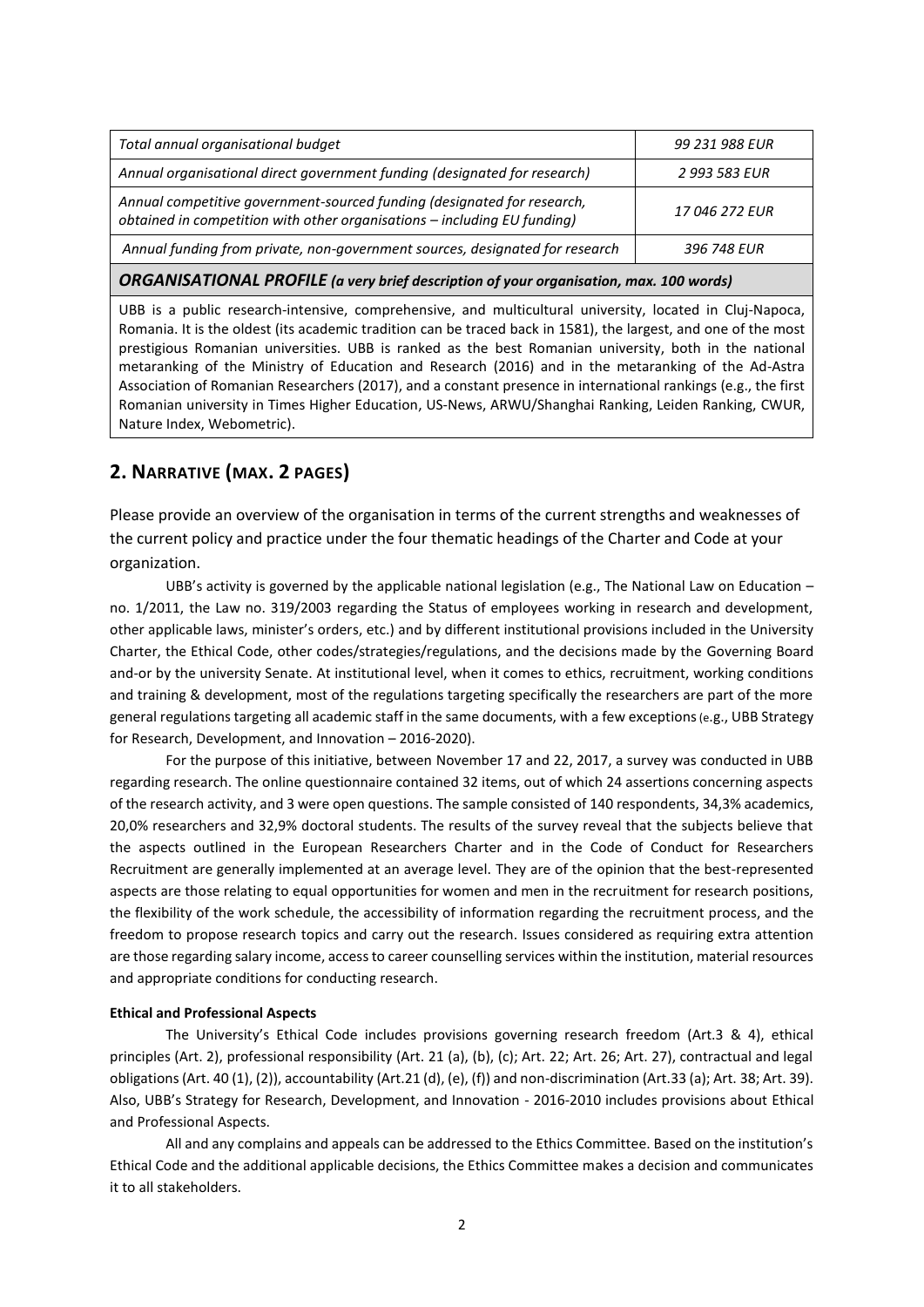Intellectual property rights and co-authorship are governed by the UBB policy regarding intellectual property rights – Senate's Decision no. 5707/2017 and by the Ethical Code, alongside three other internal decisions and two applicable national laws.

#### **Recruitment and Selection – Open, Transparent, and Merit-Based Recruitment**

UBB's Strategy for Research, Development, and Innovation - 2016-2010 (i.e., UBB Research Strategy) includes provisions about the dissemination and exploitation of research results.

The recruitment and selection process is governed by a methodology, which is applied throughout the university, with all positions advertised (regardless their fixed term or permanent status). This includes National Law on Education (no. 1/2011), Law no. 319/2003 regarding the Status of employees working in research and development, Government Decision no. 457 regarding the Framework for recruitment and hiring for teaching and research positions, Decision no. 13506, Order no. 6129/2016 and a Methodology, the latter three documents applicable at institutional level. All the afore-mentioned documents include provisions regarding recruitment, selection, transparency, judging merit and recognition. Aspects regarding variations in the chronological order of CVs and recognition of mobility experience and qualifications and seniority are not covered by these documents, so we plan to address them in the internal documents to be produced. Nevertheless, these documents include broad provisions applicable for all hired teaching and research staff; thus the specific requirements regarding researchers are only partially implemented.

Gender balance has not been fully/explicitly considered a formal regulation so far, neither at national, nor at institutional level. However, equality of opportunity for both genders is strongly encouraged for all employee categories, including the managerial and decision-making levels. At this time, there is no formal policy regarding gender-based equal chances during recruitment and during all stages of a career. However, one of the priorities for the next year is to elaborate and develop a gender-informed strategy both in terms of recruiting valuable researchers and assuring them equal work conditions*.* At this stage the majority of research staff at UBB are women (see Section 1, above).

#### **Working Conditions and Social Security**

The collective labour agreement also includes provisions regarding the contractual and legal obligations of all employees (researchers included) alongside good practices in research and non-discrimination.

Provisions regarding working conditions and social security of researchers are currently included in several documents, national legislation and internal, institutional decisions. For example, provisions regarding the recognition of the profession are found in the Ethical Code (Art. 32 (a)), in the Collective Labour Agreement, in Law no. 319/2003 (Art. 6, 7, 8), the Decision of the Governing Board no. 4602/2017 (the Status of the Researcher) and in the Senate's Decision no. 5717/2017. Some provisions of the Ethical Code also apply to the research environment (Art. 7(1)), alongside the GB Decision no. 17020/2017 regarding the stimulation of research/competitiveness and excellence in UBB, and two more pieces of national legislation. However, due to the high degree of unpredictability of national funding, UBB has encountered several setbacks in ensuring the equipment and facilities required for the best research performance possible. The working conditions for researchers have recently been addressed – the university has started implementing a flexible career path system (it started being piloted in the academic year 2016 – 2017). Moreover, the collective labour agreement allows for flexible working hours. Furthermore, several internal and public institutional documents include provisions regarding the researchers' expected professional attitude. However, UBB still has to improve and universalize the access conditions offered for disabled researchers.

Stability and permanence of employment are ensured by Law (National Labour Code) and also through decisions at institutional level (Senate's Decision no. 5717 regarding the status of researchers hired for a permanent position). The same is applicable for funding and salaries (Law no 153/2017 regarding the staff paid from public funding, Government Decision no. 583/2015 for approving the National Research-Development-Innovation Plan for 2015 – 2020, GD no. 327/2003 regarding the capping based on which direct salary costs are calculated for contracts funded from the budget).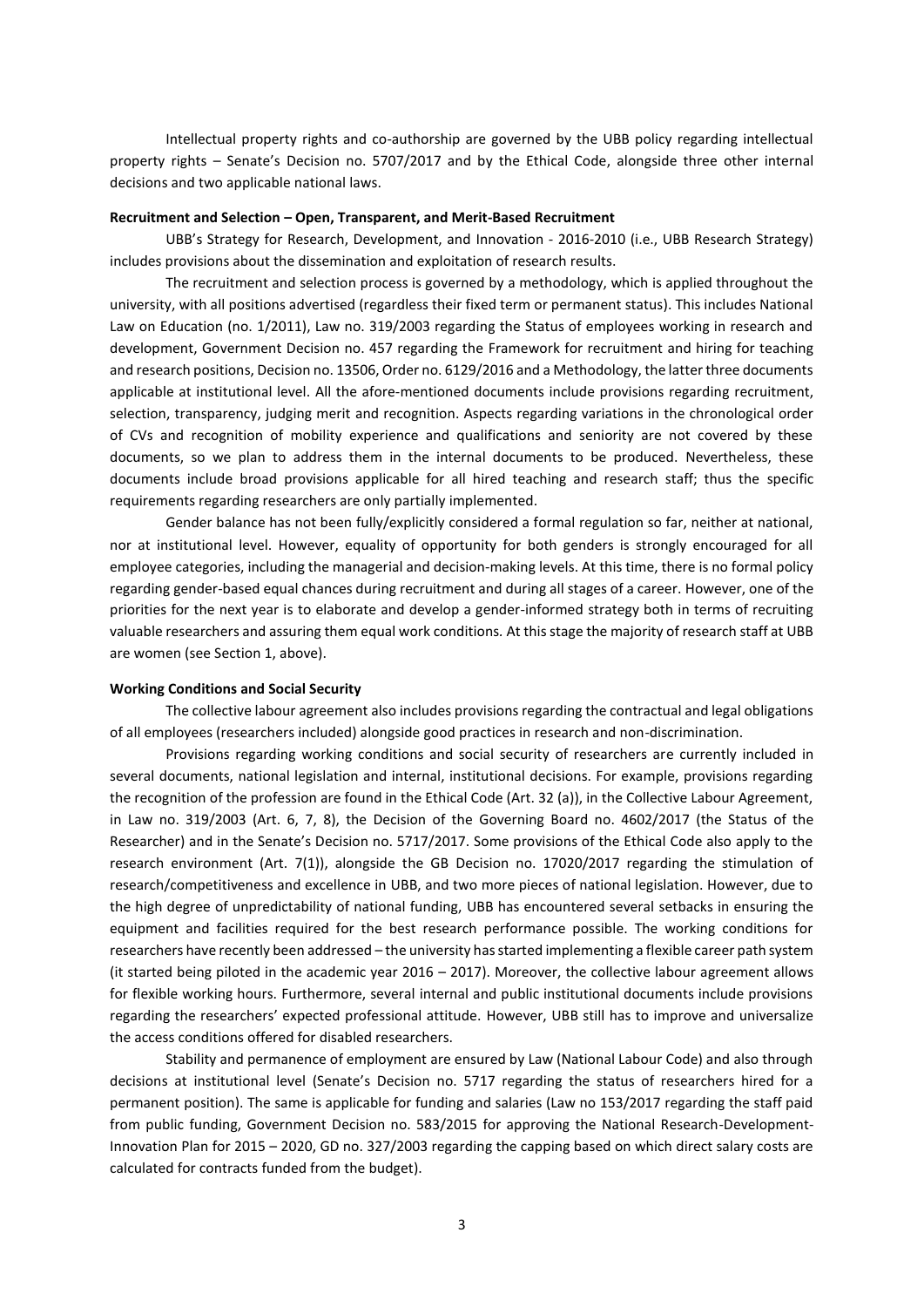Institutional regulations provide evaluation schemes – moreover, the job description (which is a mandatory legal annex to the labour agreement as per Romanian legislation) includes a clear list of tasks and responsibilities. UBB's Scientific Council also ensures research predictability by applying a public set of predefined criteria for evaluating institutionally funded research grants.

### **Training and Development**

In what concerns the researchers' career development, UBB is currently working on a new Human Resources Strategy, which will also include a strategy for career progress for all types of researchers.

The access to career advice is currently available mainly to doctoral students. UBB has a unit offering career counselling and assistance during the job-application process (CCARMA), which is oriented only towards the students. Furthermore, there are two more centres within the university – the PSY-TECH Clinic and the Expert centre - which offer various types of counselling for both students and employees of the university. Academics and researchers also offer, upon request, individual career counselling (this latter is scheduled to be implemented as a duty in the job descriptions).

UBB's Charter identifies the decision-making bodies and processes researchers can be a part of. The collective labour agreement includes provisions regarding the continuous professional training of the employees (Ch. VII, Art. 72).

The value of mobility is fully recognised, as stipulated in the national legislation. Many scholarship programmes involve mobility for professional development, including research. UBB's Charter includes provisions regarding a sabbatical year, while the institutional evaluation procedures reward research stages abroad and external collaborations.

There are clear rules and processes implemented for appointment of early career researchers (who obtained their PhD within the previous five years). Most such appointments are for fixed duration, but there have been many cases of post-doctoral researchers who moved on to a permanent teaching/research position within the institution.

Teaching of students by researchers has been recently encouraged through a GB decision (no. 4602/2017) regarding full-time researchers whose salaries are paid for by the faculties.

Supervision mainly takes place within the research grants and mainly informally – supervised/mentored research (or mediated through other types of activities, such as meetings, group presentations, etc.). The supervision and managerial duties of researchers are detailed in their individual job descriptions, but there are no institutional-level regulations regarding this aspect.

UBB constantly organises research training and continuous development events, with opportunities to attend being extended to the researchers. Last but not least, institutional provisions make sure that early stage researchers know clearly to whom they can refer for the performance of their professional duties and for being adequately informed.

## **3. ACTIONS**

Please provide a list of all actions to be undertaken in this HR strategy. The list must be accompanied by an extended version in which the actions are described in more detail. The overview must contain at least the following headings: Title action – timing – Responsible Unit – Indicator(s) / Target(s).

| <b>Title action</b>                                                                                                                                                            | <b>Timing (at least</b><br>by year's<br>quarter/semester) | <b>Responsible</b><br><b>Unit</b> | Indicator(s) / Target(s)       |
|--------------------------------------------------------------------------------------------------------------------------------------------------------------------------------|-----------------------------------------------------------|-----------------------------------|--------------------------------|
| 1. Drafting of the Human Resources<br>(HR) Strategy for Researchers, which<br>will include/follow the provisions of<br>the European Charter and Code for<br><b>Researchers</b> |                                                           |                                   | 1 HR Strategy* for Researchers |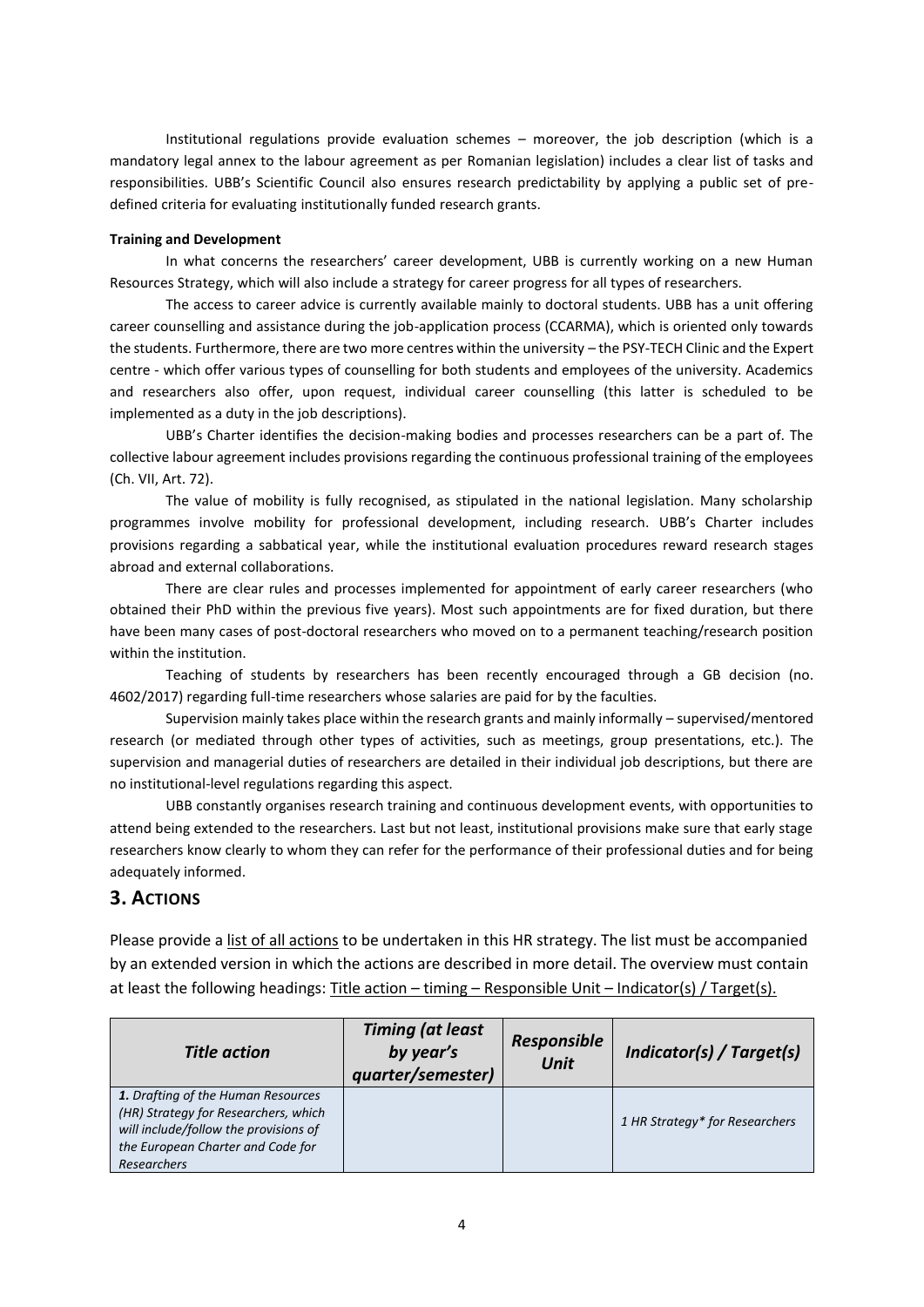| 1.1. Drafting                                                                                                                                                                                                                        | Month $1 -$ Month 6           | Scientific<br>Council (SC),<br>Vice-rector for<br>research | 1 Draft of the HR Strategy* for<br>Researchers                                                                                                                                                                                                                                     |
|--------------------------------------------------------------------------------------------------------------------------------------------------------------------------------------------------------------------------------------|-------------------------------|------------------------------------------------------------|------------------------------------------------------------------------------------------------------------------------------------------------------------------------------------------------------------------------------------------------------------------------------------|
| 1.2. Consultation of UBB<br>research community                                                                                                                                                                                       | Month 7 – Month 9             | Centre for<br>Research<br>Management<br>(CRM), SC          | 1 Report<br>A minimum of 50% individuals<br>consulted                                                                                                                                                                                                                              |
| 1.3. Adoption                                                                                                                                                                                                                        | Month 9                       | Governing<br><b>Board</b> (GB)                             | <b>Adoption minutes</b>                                                                                                                                                                                                                                                            |
| 1.4. Dissemination                                                                                                                                                                                                                   | Starting with Month 10        | SC                                                         | number of emails sent (target of<br>3 rounds of e-mails)<br>number of explanatory texts<br>published on UBB's dedicated<br>webpage                                                                                                                                                 |
| 1.4 Implementation                                                                                                                                                                                                                   | <b>Starting with Month 10</b> | <b>CRM</b>                                                 | 1 HR Strategy* for Researchers<br>published online                                                                                                                                                                                                                                 |
| 2. Drafting of the Ethical Code of the<br>Researchers OR addition of a section<br>regarding research to the current<br>Ethical Code, which will include/follow<br>the provisions of the European<br>Charter and Code for Researchers |                               |                                                            | 1 Ethical Code of the<br>Researchers<br>OR one section regarding<br>research in the current Ethical<br>Code                                                                                                                                                                        |
| 2.1. Drafting                                                                                                                                                                                                                        | Month $1 -$ Month 6           | SC<br><b>Ethical</b><br>Committee                          | 1 Ethical Code of the<br>Researchers OR one section<br>regarding research in the<br>current Ethical Code                                                                                                                                                                           |
| 2.2. Consultation of UBB<br>research community                                                                                                                                                                                       | Month 7 – Month 9             | SC                                                         | percentage of individuals<br>consulted (minimum of 50% of<br>the staff)                                                                                                                                                                                                            |
| 2.3. Adoption                                                                                                                                                                                                                        | Month 9                       | GB                                                         | adoption minutes                                                                                                                                                                                                                                                                   |
| 2.4 Dissemination                                                                                                                                                                                                                    | <b>Starting with Month 10</b> | SC<br><b>Ethical</b><br>Committee                          | 6 dissemination sessions<br>regarding the new provisions                                                                                                                                                                                                                           |
| 3. Improving exploitation of research<br>results                                                                                                                                                                                     |                               |                                                            |                                                                                                                                                                                                                                                                                    |
| 3.1. Analysis of the<br>efficiency of research<br>programmes from the point<br>of view of scientific<br>publications and of<br>knowledge transfer towards<br>society                                                                 | Month $1 -$ Month 12          | CRM, SC, Office<br>for<br>Technological<br>Transfer (OTT)  | 1 Analysis report disseminated<br>within the University                                                                                                                                                                                                                            |
| 3.2. Drafting a set of<br>measures for increasing the<br>impact of research activity<br>carried out within UBB                                                                                                                       | Month 13 - Month 15           | SC, Vice-rector<br>for research                            | 1 Set of measures, based on the<br>planned HR Strategy* for<br>Researchers and the existing<br><b>UBB Research Strategy</b>                                                                                                                                                        |
| 3.3. Adoption of the set of<br>measures under 3.2.                                                                                                                                                                                   | Month 16                      | GВ                                                         | adoption minutes                                                                                                                                                                                                                                                                   |
| 3.4. Implementation and<br>monitoring of the adopted<br>measures                                                                                                                                                                     | <b>Starting with Month 17</b> | Vice-rector for<br>research, CRM,<br>OTT, SC, Deans        | every three months- periodical<br>monitoring of the impact of the<br>adopted measures, in terms of<br>output: number of scientific<br>publications, direct citations,<br>citations in patents, number of<br>patents, number of spin-off<br>companies, number of start-ups,<br>etc. |
| 4. Drafting of a monitoring<br>mechanism for aspects regarding<br>research ethics                                                                                                                                                    |                               |                                                            | 1 Internal set of practices and<br>procedures regarding research                                                                                                                                                                                                                   |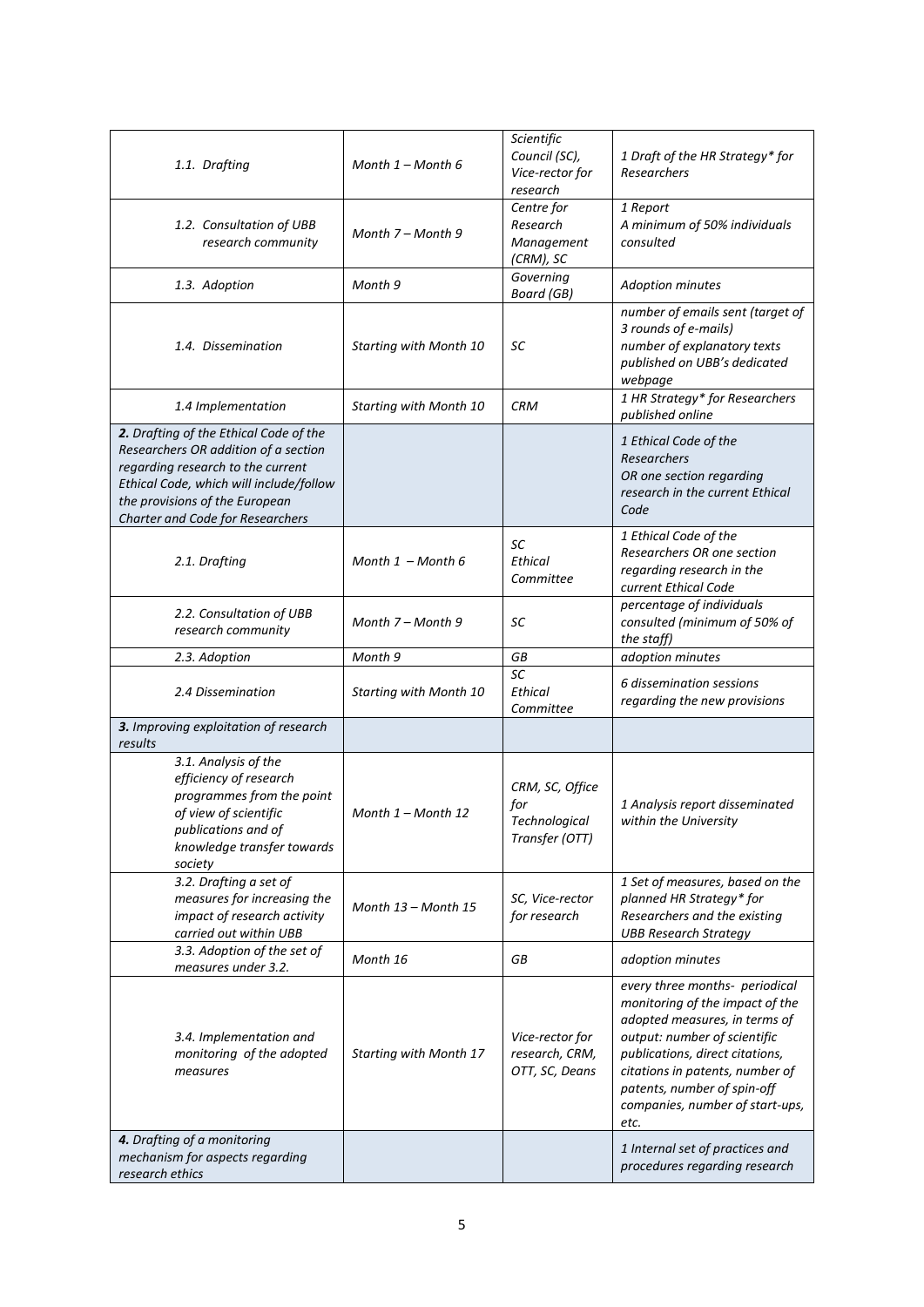|                                                                                                                                                                 |                               |                                                                               | ethics, based on the planned<br><b>Ethical Code of the Researchers</b>                                                                                                                                            |
|-----------------------------------------------------------------------------------------------------------------------------------------------------------------|-------------------------------|-------------------------------------------------------------------------------|-------------------------------------------------------------------------------------------------------------------------------------------------------------------------------------------------------------------|
| 4.1. Drafting                                                                                                                                                   | Month 10 - 11                 | SC, Ethics<br>Committee                                                       | number of regular (bi-monthly)<br>meetings of SC and Ethics<br>Committee                                                                                                                                          |
| 4.2. Adoption                                                                                                                                                   | Month 12                      | GB                                                                            | adoption minutes                                                                                                                                                                                                  |
| 4.3. Piloting                                                                                                                                                   | Month 13 - 15                 | CRM, SC                                                                       | 1 piloting report                                                                                                                                                                                                 |
| 4.4. Dissemination                                                                                                                                              | Month 16                      | CRM, SC                                                                       | email messages sent to all<br>stakeholders (minimum of 50%<br>of the stakeholders informed)<br>number of dissemination<br>sessions organised                                                                      |
| 4.5. Implementation                                                                                                                                             | <b>Starting with Month 17</b> | CRM, SC                                                                       | number of monitored cases<br>(every three months)                                                                                                                                                                 |
| 5. Adding to the internal set of<br>practices and procedures regarding<br>OMT-R recruitment, in accordance to<br>the European Charter & Code for<br>Researchers |                               |                                                                               | 1 Set of internal, specific<br>practices and procedures<br>regarding OMT-R recruitment of<br>researchers, based on the<br>planned HR Strategy* for<br>Researchers and the exiting UBB<br><b>Research Strategy</b> |
| 5.1. Elaboration of<br>procedures regarding OMT-<br>R recruitment of researchers                                                                                | Month $1 -$ Month 6           | SC, Human<br>Resources<br>Department<br>(HR), Vice-<br>rector for<br>research | number of distinct procedures<br>changes/elaborated                                                                                                                                                               |
| 5.2. Adoption                                                                                                                                                   | Month 9                       | GB                                                                            | adoption minutes                                                                                                                                                                                                  |
| 5.3. Piloting                                                                                                                                                   | Starting with Month 10        | CRM, HR                                                                       | 1 piloting report                                                                                                                                                                                                 |
| 5.4. Implementation of<br>practices for OMT-R<br>recruitment of researchers                                                                                     | <b>Starting with Month 13</b> | CRM, HR, Vice-<br>rector for<br>research                                      | the official decision of the GB<br>regarding the implementation<br>of the measures proposed                                                                                                                       |
| <b>6.</b> Quality Assurance of researchers<br>recruitment process according to<br>OMT-R                                                                         |                               |                                                                               |                                                                                                                                                                                                                   |
| 6.1. Determining the<br>indicators regarding the<br>applicants' professional<br>quality                                                                         | Month $1 -$ Month 2           | CRM, SC                                                                       | 1 Set of indicators used for the<br>evaluation of applicants'<br>professional quality, based on<br>the planned HR Strategy* for<br>Researchers and the existing<br><b>UBB Research Strategy</b>                   |
| 6.2. Publishing on Euraxess<br>of all open research<br>positions                                                                                                | Permanently                   | <b>CRM</b>                                                                    | number of positions published /<br>year                                                                                                                                                                           |
| 6.3. Using as many<br>instruments as possible for<br>promoting open research<br>positions                                                                       | Permanently                   | CRM, HR                                                                       | list of instruments used                                                                                                                                                                                          |
| 6.4. Collecting statistical<br>data regarding the<br>applicants                                                                                                 | Permanently                   | CRM, HR                                                                       | 1 database for data collection<br>1 Statistical report (Month 22)                                                                                                                                                 |
| 6.5. Minimizing the<br>bureaucratic aspects<br>connecting to recruitment<br>of candidates                                                                       | Permanently                   | CRM, HR                                                                       | list of bureaucratic procedures<br>simplified or eliminated (once<br>per year), based on an internal<br>analysis of the existing<br>procedures                                                                    |
| 7. Drafting of a mechanism for<br>monitoring and evaluation of<br>efficiency of the Researchers'<br><b>Recruitment Strategy</b>                                 |                               |                                                                               |                                                                                                                                                                                                                   |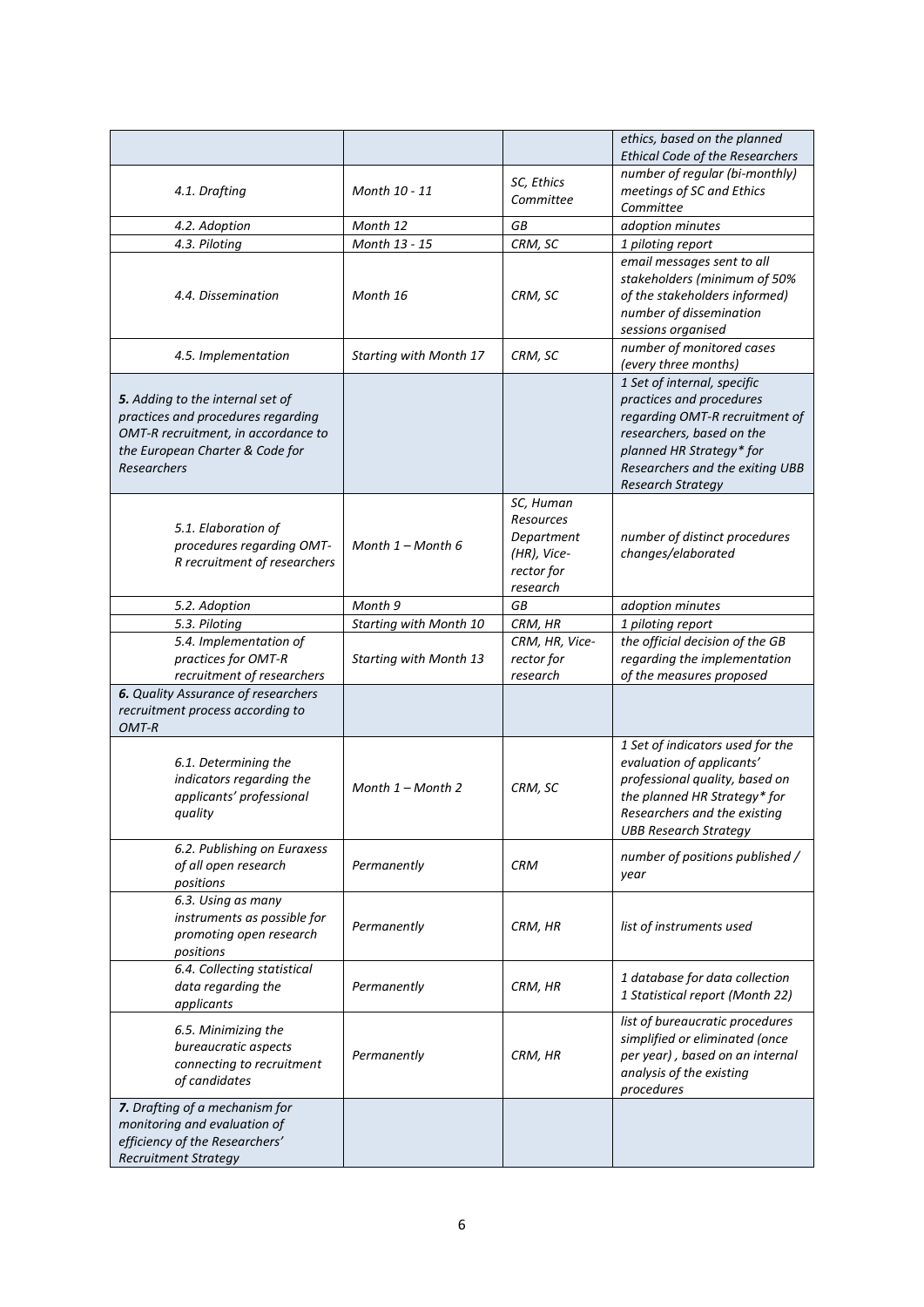| 7.1. Drafting the monitoring<br>and evaluation procedures                                                                                     | Month $1 -$ Month 3    | CRM, SC, HR,<br>Vice-rector for<br>Research   | 1 Set of procedures for the<br>monitoring and evaluation of<br>the OMT-R strategy, based on<br>the planned HR Strategy* for<br>Researchers and the existing<br><b>UBB Research Strategy</b>                                                        |
|-----------------------------------------------------------------------------------------------------------------------------------------------|------------------------|-----------------------------------------------|----------------------------------------------------------------------------------------------------------------------------------------------------------------------------------------------------------------------------------------------------|
| 7.2. Adoption                                                                                                                                 | Month 4                | GB                                            | adoption minutes                                                                                                                                                                                                                                   |
| 7.3. Piloting                                                                                                                                 | Month 5 - Month 6      | CRM, HR                                       | 1 piloting report                                                                                                                                                                                                                                  |
| 7.4. Implementation                                                                                                                           | Starting with Month 6  | CRM, CS, HR                                   | 1 Set of final procedures for the<br>monitoring and evaluation of<br>the OMT-R strategy, based on<br>the planned HR Strategy* for<br>Researchers and the existing<br><b>UBB Research Strategy</b>                                                  |
| 8. Drafting of a mechanism for<br>monitoring and development of<br>researchers' professional career                                           |                        |                                               |                                                                                                                                                                                                                                                    |
| 8.1. Drafting of a set of<br>criteria and standards<br>regarding researchers'<br>career development                                           | Month $9 -$ Month 12   | SC, Vice-rector<br>for Research               | 1 set of criteria and standards,<br>based on the planned HR<br>Strategy* for Researchers and<br>the existing UBB Research<br>Strategy                                                                                                              |
| 8.2. Formalizing the<br>supervision activity of young<br>researchers                                                                          | Month 9                | CRM, HR                                       | Administrative formalisation of<br>supervision duties (inclusion in<br>job description OR assigning a<br>specific number of hours per<br>month), based on the planned<br>HR Strategy* for Researchers<br>and the existing UBB Research<br>Strategy |
| 8.3. Drafting of a coherent<br>system of supporting career<br>development                                                                     | Starting with Month 10 | SC, CCARMA,<br>Psy-Tech, Expert<br>Center, HR | Adopted and implemented<br>actions regarding career<br>development support, based on<br>the planned HR Strategy* for<br>Researchers and the existing<br><b>UBB Research Strategy</b>                                                               |
| 9. Drafting of a mechanism for<br>evaluating the efficiency of using the<br>resources allocated for researchers'<br>training and development  |                        |                                               |                                                                                                                                                                                                                                                    |
| 9.1. Drafting of a set of<br>indicators for evaluating<br>resources' efficiency                                                               | Month $6$ – Month 10   | SC, Vice-rector<br>for research               | 1 Set of indicators, based on the<br>planned HR Strategy* for<br>Researchers and the existing<br><b>UBB Research Strategy</b>                                                                                                                      |
| 9.2. Carrying out an analysis<br>regarding the efficiency of<br>using the resources<br>allocated for researchers'<br>training and development | Month 11- Month 15     | SC, Vice-rector<br>for research               | 1 Report regarding the<br>efficiency of using the resources<br>allocated for researchers'<br>training and development,<br>based on the planned HR<br>Strategy* for Researchers and<br>the existing UBB Research<br>Strategy                        |
| 10. Designation of a structure<br>responsible with the recruitment,<br>monitoring and evaluation of the<br>activity of postdoctoral resources |                        |                                               |                                                                                                                                                                                                                                                    |
| 10.1. Identification OR<br>Establishing of a structure                                                                                        | Month $1 -$ Month 3    | SC, Vice-rector<br>for Research               | 1 Structure, based on the<br>planned HR Strategy* for<br>Researchers and the existing<br><b>UBB Research Strategy</b>                                                                                                                              |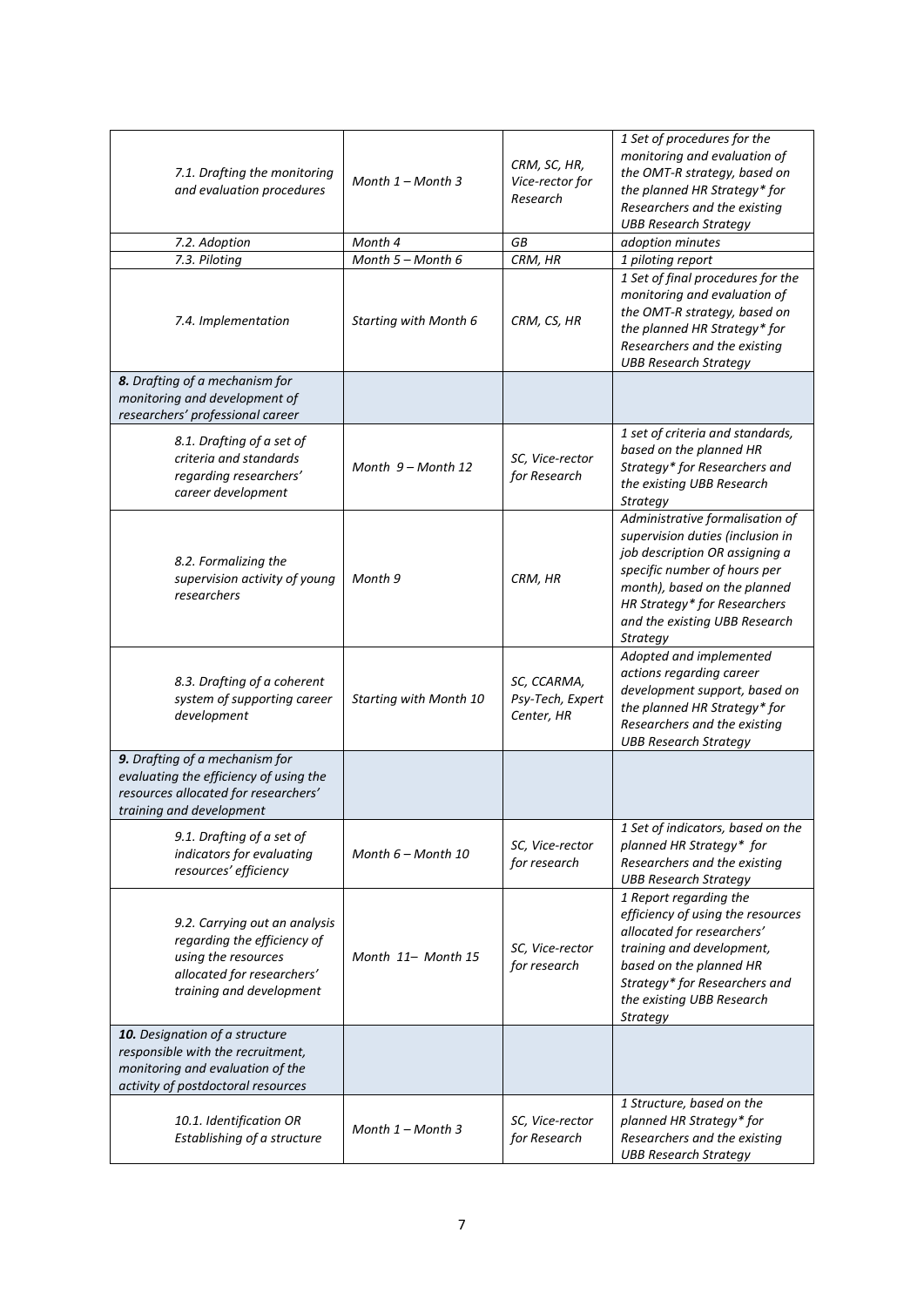| 10.2. Drafting of regulation<br>and of a set of applicable<br>procedures | Month $4 -$ Month 6 | SC, Vice-rector<br>for research,<br><b>CRM</b> | 1 Regulation, based on the<br>planned HR Strategy* for<br>Researchers and the existing<br><b>UBB Research Strategy</b><br>1 Set of procedures and specific<br>provisions, based on the<br>planned HR Strategy* for<br>researchers and the existing<br><b>UBB Research Strategy</b> |
|--------------------------------------------------------------------------|---------------------|------------------------------------------------|------------------------------------------------------------------------------------------------------------------------------------------------------------------------------------------------------------------------------------------------------------------------------------|
|--------------------------------------------------------------------------|---------------------|------------------------------------------------|------------------------------------------------------------------------------------------------------------------------------------------------------------------------------------------------------------------------------------------------------------------------------------|

\* The HR Strategy for Researchers will be an administrative document based on the European Charter for Researchers and the Code of Conduct for the Recruitment of Researchers.

As the establishment of an Open Recruitment Policy is a key element in the HRS4R strategy, please also indicate how your organisation will use the Open, Transparent and Merit-Based Recruitment Toolkit and how you intend to implement/are implementing the principles of Open, Transparent and Merit-Based Recruitment. Although there may be some overlap with a range of actions listed above, please provide a short commentary demonstrating this implementation.

If your organisation already has a recruitment strategy which implements the principles of Open, Transparent and Merit-Based Recruitment, please also list the web link where this strategy can be found

Actions addressing the implementation of Open, Transparent, Merit-Based Recruitment principles:

Our university is strongly committed to use the Open, Transparent, and Merit-Based Recruitment Toolkit (OMT-R Toolkit) for several purposes (most of the components are already used in UBB). First, we will use the principles and guidelines included in the Toolkit to make sure that we implement all the components, both in the "spirit" of the toolkit as well as in the "letter" of the toolkit. Then, we will use the checklist both as a selfassessment tool and as a benchmarking tool, namely we will use it not only to assess progress, but also to make sure that progress is made in the right direction.

The step by step guide will be used as reference, and will be used to the greatest extent possible (some steps may already be implemented and some might not be possible to be implemented because of the applicable national legislation). The examples of good practices will be used for increasing understanding and clarity of the entire process our university is about to undertake.

# **4. IMPLEMENTATION (MAX. 1 PAGE)**

Please provide an overview of the expected implementation process. You can use the following questions as a guideline in your description:

Through the decision of UBB's Governing Board of November 6th 2017, a Committee was appointed for overseeing the 'strengthened' procedure for the implementation of the Human Resources Strategy for Researchers (HRS4R). Its members are: Prof. Daniel DAVID (coordinator, Vice-rector for research, competitiveness-excellence, and scientific publications), Prof. Rudolf GRAF (Vice-rector in charge of the German line of study, HR, and doctoral studies), Prof. Dan LAZĂR (Vice-rector in charge of Financing, European funding, and IT), and Assoc. Prof. Bálint MARKÓ (Vice-rector in charge of the Hungarian line of study, quality assurance, and university extensions,). Moreover, an extended working group (WG) was established, which has met weekly to fill in the application. The WG consists of managers and employees of centres within the university dealing with research management (Centre for Research Management) and research supervision (The Scientific Council), human resources (the university's HR Department), university strategies (Centre for University Strategy and Quality Management - CUSQM), IT (The IT and Communication Office), legal aspects (the Legal office), representative of researchers at all levels, representatives of doctoral students, and others. CUSQM gathered all